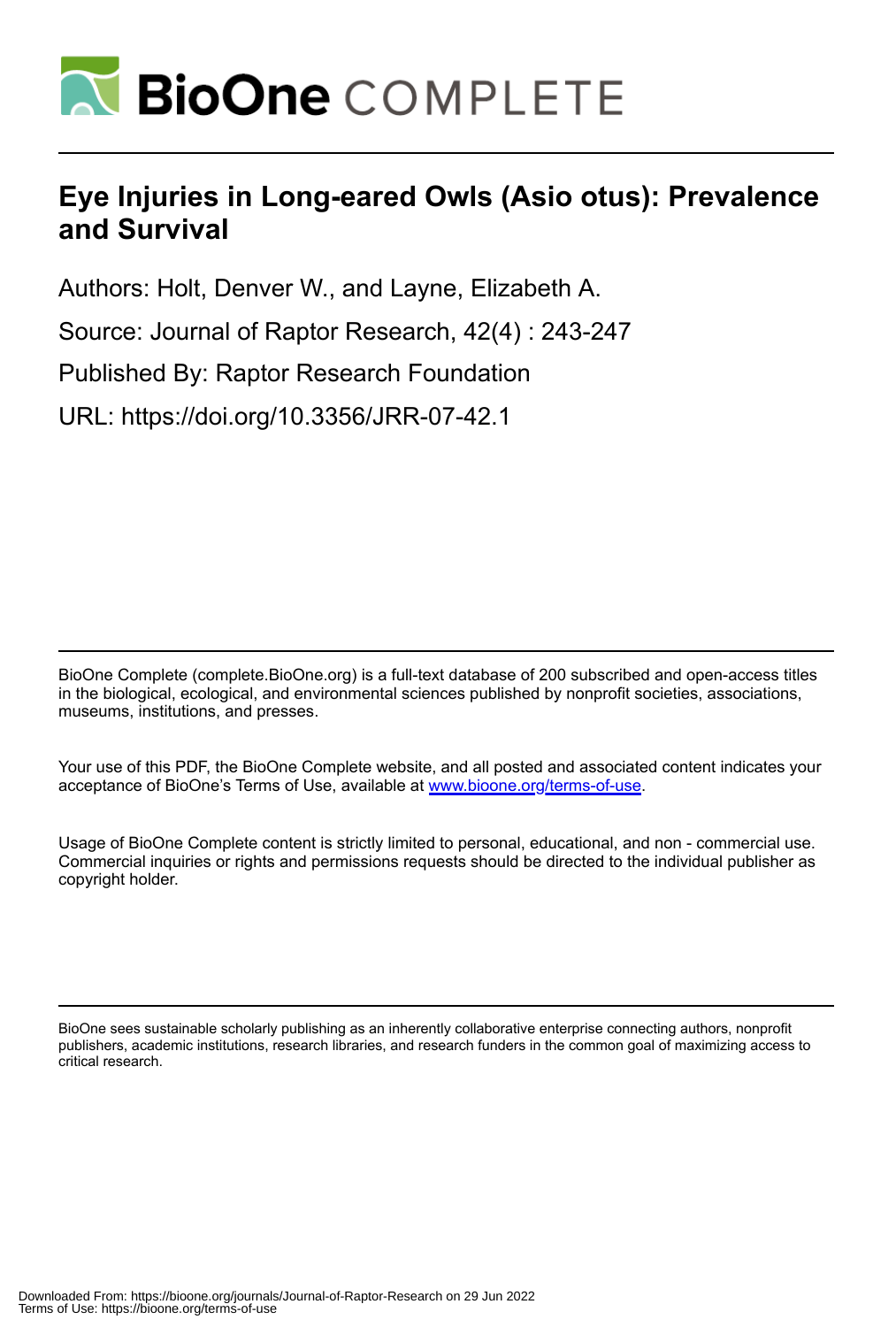# EYE INJURIES IN LONG-EARED OWLS (ASIO OTUS): PREVALENCE AND SURVIVAL

DENVER W. HOLT1

Owl Research Institute, P.O. Box 39, Charlo, MT 59824 U.S.A.

# ELIZABETH A. LAYNE Creekside Veterinary Hospital, Bozeman, MT 59718 U.S.A.

ABSTRACT.—Thirty-eight eye injuries and abnormalities were noted over a 22-yr period studying Long-eared Owls (Asio otus). Injury frequency, distribution per eye, shape, size, and directionality, are reported. The prevalence rate was low (2.05%), as only 31 of 1510 owls had noticeable injuries to the iris. Seven other noticeable eye abnormalities are also described. There was no significant difference between the number of injuries in the left versus right eye; however, there were significantly more injuries in the bottom half of the eye verses the top, suggesting some directionality. Nine of the owls with iris injuries were recaptured between 2 wk and 3 yr later, with four of the nine recaptured 1–3 yr later. Two owls with noticeable eye abnormalities were recaptured 2 mo and 4 mo later. This suggests the ability of some individuals to survive with ocular trauma.

KEY WORDS: Long-eared Owl; Asio otus; eye injuries; injuries; recapture; survival.

# LESIONES OCULARES EN ASIO OTUS: PREVALENCIA Y SUPERVIVENCIA

RESUMEN.—Treinta y ocho lesiones y anormalidades oculares fueron registradas durante un estudio de 22 años sobre la lechuza Asio otus. La frecuencia de las lesiones, la distribución por ojo, la forma y la direccionalidad son reportadas. La tasa de prevalencia fue baja (2.05%) pues sólo 31 de las 1510 lechuzas tuvieron lesiones notables en el iris. Otras siete anormalidades oculares son descritas también. No hubo diferencias significativas entre el número de lesiones en el ojo izquierdo y derecho, pero hubo significativamente más lesiones en la mitad inferior del ojo que en la superior, lo que sugiere algo de direccionalidad. Nueve de las lechuzas con lesiones en su iris fueron recapturadas entre 2 semanas y 3 años después, con cuatro de las nueve recapturadas 1 a 3 años más tarde. Dos lechuzas con anormalidades oculares notables fueron recapturadas 2 y 4 meses más tarde. Esto sugiere que algunos individuos tienen la habilidad de sobrevivir con traumas oculares.

[Traducción del equipo editorial]

Vision is one of the most important of the five senses, and some researchers believe that vision has shaped the evolution of animals more than any other organ (Land and Nilsson 2002). In the avian eye, birds see in color, black and white, ultraviolet, and infrared (Martin 1990, Gill 1995, Land and Nilsson 2002). Vision is probably important for a variety of life history strategies such as foraging or sexual selection. Factors that inhibit normal vision could affect these behaviors.

Many of the world's owls are active in low light levels or at night, and nocturnal vision is one of their most important senses for survival. Specialized adaptations in the morphology of the owl eye in-

clude large eyes in relation to their body size, a tubular-shaped eye that is convex on each pole of the lens, a high degree of binocular vision, and a high ratio of rod versus cone photoreceptor cells. These adaptations are believed to aid owls in gathering more ambient light to project a brighter image on their retina during low light or nocturnal foraging. Owls probably see most of their world primarily in shades of black and white (Burton 1973, Norberg 1987, Martin 1990). Given this apparent specialization, eye injuries could affect visual acuity, retinal illumination, binocular vision, depth perception, and consequently, survival.

The Long-eared Owl is a nocturnal species whose distribution covers a wide range in North America and Europe (Marks et al. 1994, Holt et al. 1999, <sup>1</sup> Email address: owlmontana@charlo.net **1 Email address:** owlmontana@charlo.net **1** Email address: 0wlmontana@charlo.net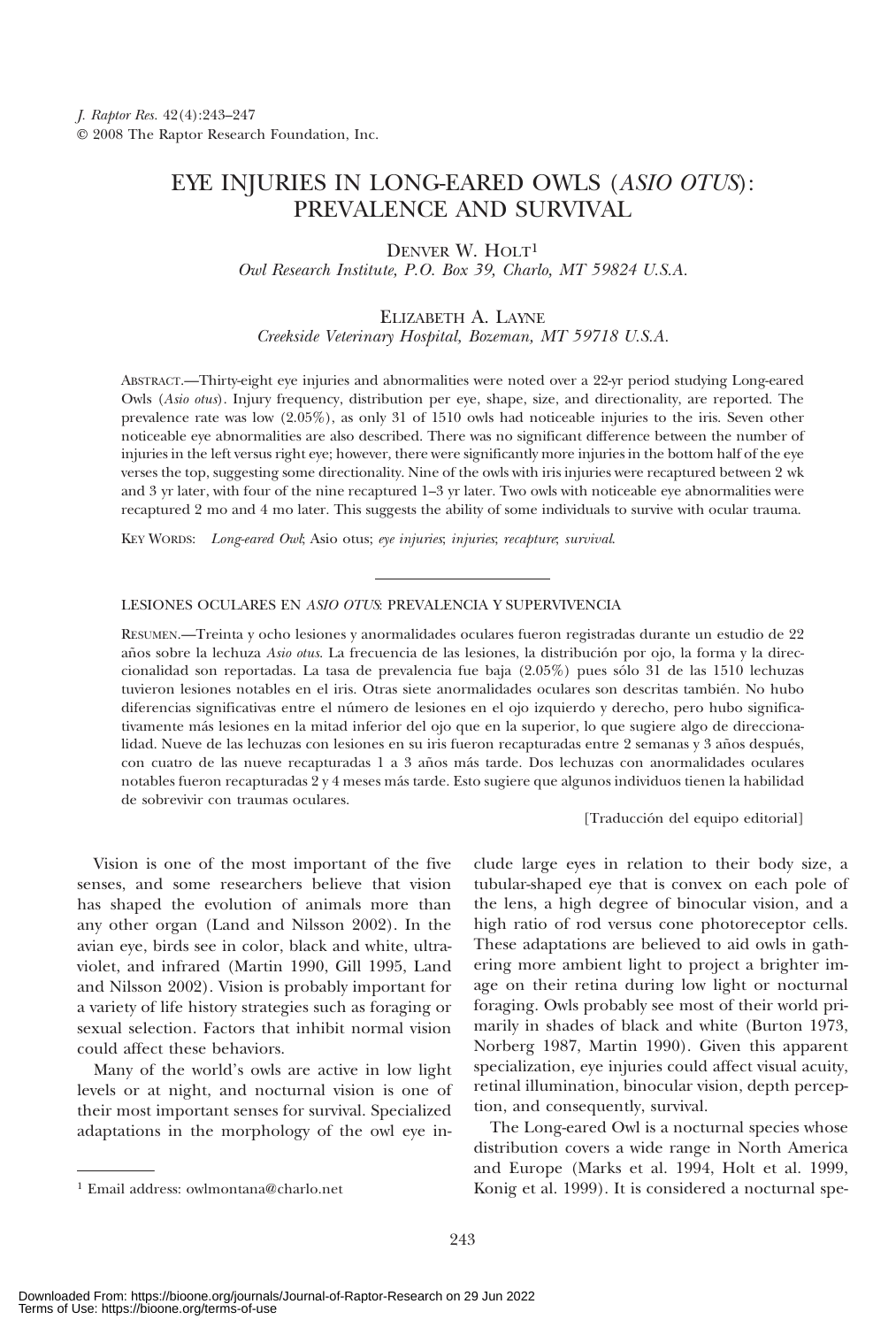cies and specializes on small mammalian prey for food. Its morphology is consistent with other avian species that are adapted for life in open country and have highly migratory or nomadic habits (Holt 1997). Herein we report incidences of noticeable iris injuries and noticeable eye irregularities in Longeared Owls, and provide additional information regarding survival of owls in the wild with these injuries.

### STUDY AREA

Our study area is located in west-central Montana. Within this area, DWH has conducted research in the Bitterroot, Mission, and Missoula valleys. The open valleys are a mosaic of native and introduced grasslands, ponds, marshes, small creeks, and large rivers. Most of the native shrubs and trees are deciduous, including black cottonwood (Populus trichocarpa), chokecherry (Prunus virginiana), hawthorn (Crataegus spp.) and willow (Salix spp.). Native coniferous trees include ponderosa pine (Pinus ponderosa), Douglas-fir (Pseudotsuga menziesii), and Rocky Mountain juniper (Juniperus scopulorum). Introduced species include Russian olive (Elaeagnus angustifolia), Siberian elm (Ulmus pumila), and caragana (Caragana aborescens).

#### **METHODS**

Since 1987 DWH has conducted research on various aspects of Long-eared Owl ecology. To identify individual owls, we used mist-nets to trap, band, and record measurement data. As of this analysis, we have banded 1510 Long-eared Owls and located 193 nests from 1987 to 2008. During these 22 yr iris color, iris injuries, and eye abnormalities of various types were recorded when the owls were captured.

For all injuries and abnormalities, a pencil image of the eye, and shape and relative position of the injury were drawn in field notebooks. In general, owls do not have the ability to rotate their eyes more than 1–2 degrees; thus, to assess whether the eye was visually functional, we placed a pencil in front of the owls' eyes and moved it from side to side to elicit a head movement response. To test if the pupils dilated or constricted, we covered the eyes separately to vary the amount of light entering the eye, and we noted the pupillary response. However, this method may not always be reliable as a bright light is needed to evaluate the pupillary response, and a detailed laboratory examination is preferable (Davidson 1997). All our data and trials were recorded in the field as we encountered owls; thus, our techniques have some inherent limitations when compared to laboratory options.

We described the observed injuries and abnormalities and compared the frequency of occurrence in the left versus right eye. We reported the number of injuries annually and compared the prevalence rate of the injuries to the number of owls banded over the past 22 yr.

To investigate if there was any pattern in the directionality of these injuries, we compared the data at many levels of resolution. The eyes and pupils of owls are relatively spherical or circular in shape. Therefore, the eye was analyzed from a circular perspective. First, a diagram showing the dispersion of all the injuries was drawn. We then divided the eye into four quadrants of a circle, similar to the four cardinal compass directions. The quadrants (Q) were assigned in a clockwise direction as follows:  $Q1 = 1^{\circ} - 90^{\circ};$   $Q2 = 91^{\circ} - 180^{\circ};$   $Q3 = 181^{\circ} - 270^{\circ};$  $Q4 = 271^{\circ} - 360^{\circ}$ . The eye was further divided into halves and analyzed vertically/side-by-side (Q1 and Q2 compared with Q3 and Q4) and horizontally/ top-to-bottom (Q1 and Q4 compared with Q2 and Q3). Because the data were nominal, we calculated the confidence interval for a proportion. We then used a G-test and William's Correction factor (adj) for G, to examine if there were significant differences between the left versus right eye, and the quadrants. Alpha levels were set at 0.05.

#### **RESULTS**

Of the 1510 owls examined, 38 had noticeable eye injuries and abnormalities. Of these, 31 were apparent injuries to the iris, and seven were apparent abnormalities involving the eye region. No other signs of trauma were noted around the facial region or other areas of the body. The 31 iris injuries had many shapes and were described as circular, linear, teardrop, comma, blobbed, or forked (Fig. 1). In some cases, the injury extended from the pupil distally to the edge of the iris. In other cases, the injury appeared as a small hole or two in the iris between the pupil and edge of the iris. The injuries appeared to be the result of trauma that tore, punctured, or ruptured the iris. Only rarely could we detect what appeared to be physical trauma to the cornea, suggesting a perforation through the cornea, anterior chamber, and iris. Although a few iris injuries were recorded in most years, five each were noted in 1989 and 2001. Over the 22 yr, the iris injury prevalence rate was low: 31 of  $1510 = 0.020$  (2.05%; 99% CI =  $0.020 \pm 0.010$ . Thus, the proportion of these injuries in the population probably ranges between 1.0 and 3.0%. The eye abnormality prevalence rate was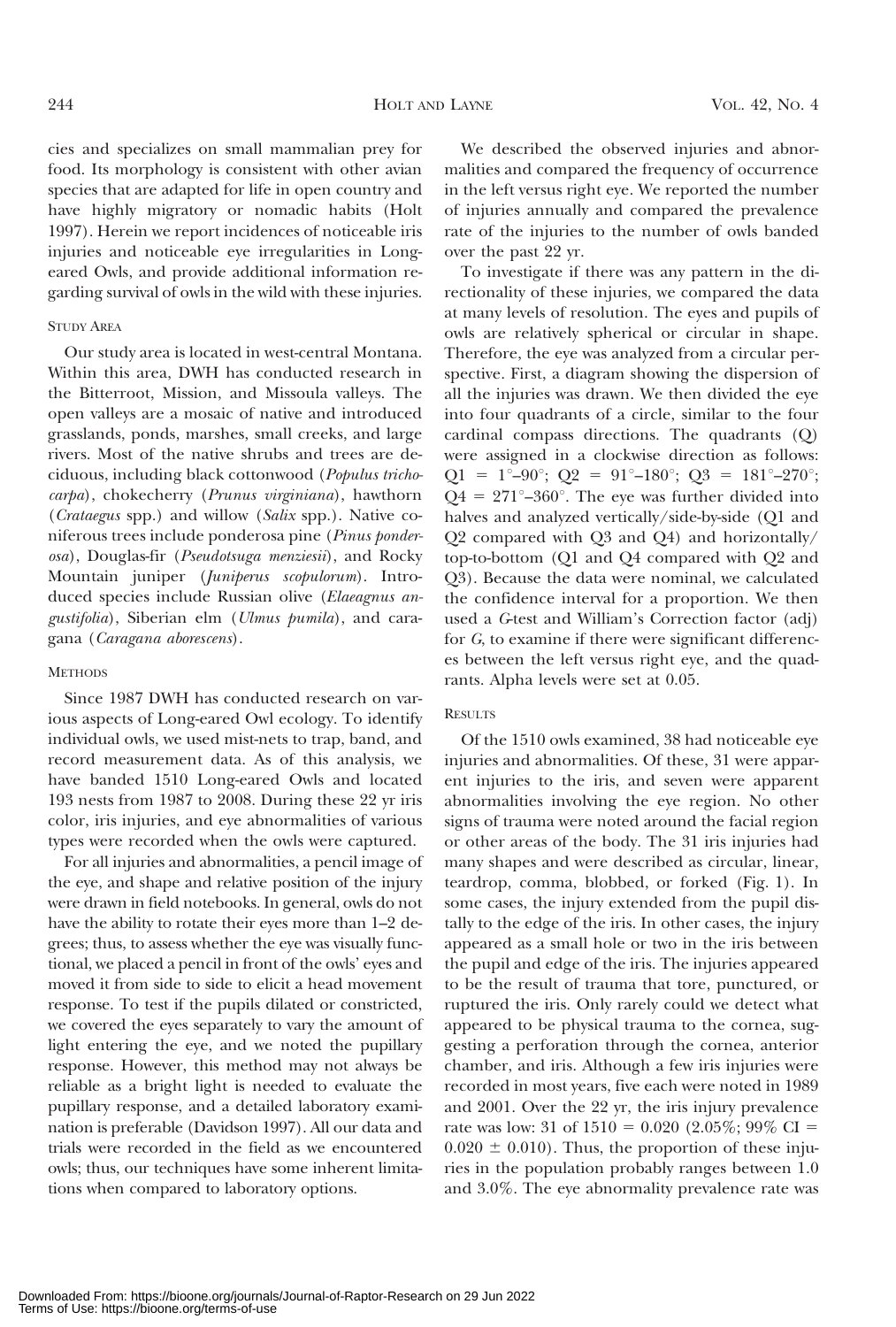

Figure 1. Example of an iris injury in a Long-eared Owl from Montana, U.S.A.

also low:  $7 \text{ of } 1510 = 0.004 \ (0.46\%)$ . Sample size was too small for statistical analysis.

Of the owls with iris injuries whose sex was positively known, four were males and one was female. There were 16 injuries to the left eye and 15 injuries to the right eye  $(G_1 \text{ adj} = 1.149, \text{ df} = 1, P > 0.05)$ . Similarly, there were no significant differences in the number of injuries among the four quadrants  $(G_1 \text{ adj} = 5.452, df = 3, P > 0.05)$ , or between the two sides of the eyes (comparison of Q1 and Q2 with Q3 and Q4;  $G_1$  adj = 0.787, df = 1,  $P >$ 0.05). There was, however, a significant difference in the injury dispersion between the horizontal compartments of the eye (comparisons of Q1 and Q4 with Q2 and Q3;  $G_1$  adj = 3.926, df = 1,  $P$  < 0.05). In 29 of the 31 injuries to the iris, a pupillary light response did occur, indicating the pupil could dilate and constrict. Although we inspected the corneas for physical signs of injury, all but one appeared to be uninjured. In this one case, it appeared the cornea had a lesion, but we could not ascertain whether it was an old scar or present injury.

Sixteen of the 38 owls were later recaptured. Of these, nine (26.6%) of the 31 owls with iris injuries were recaptured. The time interval between capture and recapture ranged from 2 wk to 3.17 yr later. Five of the nine owls with iris injuries were captured between 11 mo and 3 yr later. One of the nine owls did not have an iris injury when initially captured, but did have one when recaptured 4 mo later; this owl was recaptured for the third time 1.5 mo later and appeared to be thriving.

The remaining seven of the 38 owls had a variety of noticeable eye abnormalities. Three of the seven owls were known to be females. Two of the seven had abnormalities in their left eyes, two in their right eyes, and two in both eyes. No left or right data had been recorded for the seventh owl. The most interesting abnormality of these seven owls was an asymmetrical appearance of the pupils in one bird. In this case, the pupils were off-center, with the left pupil higher and the right pupil lower. Both pupils, however, appeared to dilate and constricted normally. A second interesting case was an eye that appeared dead: it was recessed within the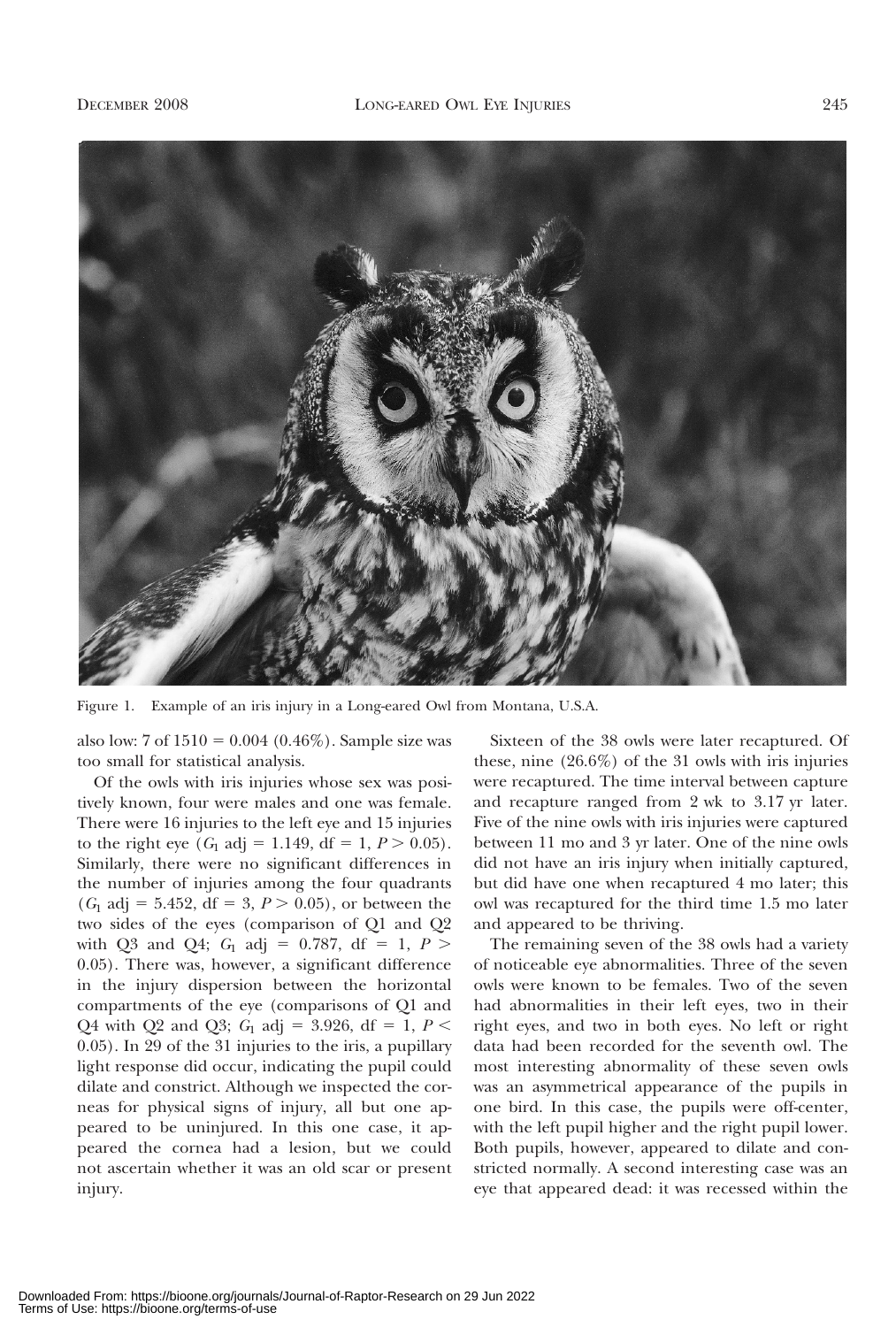orbit of the eye, and the iris had a burnt orange coloration, and the pupil did not dilate or constrict. This may represent phthisis bulbi, a condition in which the eye withers due to an infection caused by trauma or chronic disease (W. Meier pers. comm.). Two other owls also showed a ring of crusty scales around the inside rim of the eyelids. This condition was bilateral in one owl. In the second owl, the crusty scales appeared on the right eye, and the eye was discharging fluid. One owl's eyes appeared normal except that they appeared excessively wet, with a great discharge of clear fluid. In the last two owls, one had an apparent scratch or old scar on the cornea and the second owl appeared to have a corner piece of the iris missing or deformed in shape. One of these seven owls was recaptured 2 mo later and the condition appeared to be the same. For the 31 owls with iris injuries and the seven with eye abnormalities, sample sizes were too small to test for differences between the sexes.

## **DISCUSSION**

In wildlife research, we often wonder if and how wild animals survive with injury. Furthermore, we ask the same questions regarding animals released back into the wild after apparently successful rehabilitation. In birds of prey, trauma is a common cause of disability or death and the most common cause for these birds to be admitted to veterinary or wildlife clinics (Boydell and Forbes 1996, Ress and Guyer 2004). In most of these cases, trauma has been associated with human factors such as motorized vehicles, structures, and shooting (Murphy et al. 1982, Cousquer 2005, Kelly and Bland 2006, Williams et al. 2006). Indeed, approximately 80% of owls brought to clinics in one study had collided with motorized vehicles (Cousquer 2005). Furthermore, ocular lesions resulting from trauma have been reported in approximately 14% of 931 injuries of wild raptors admitted to avian clinics in North America (Murphy et al. 1982). Other forms of ocular disease are believed to be of developmental origin (Buyukmihci et al. 1988). There are different opinions on the survival rate of rehabilitated raptors released back into the wild after trauma (Cooper 2002, Davidson 1997, Williams et al. 2006), but few data available on post-release survival of rehabilitated wildlife (Sharp 1996, Goldsworthy et al. 2000, Kelly and Bland 2006, Carter et al. 2007). Cousquer (2005) released 17 Tawny Owls (Strix aluco) with corneal pathology; however, no post-release tracking was conducted. Post-release monitoring is essen-

tial in determining the success of rehabilitated wildlife, yet rarely done.

Most studies investigating the causes and degree of ocular trauma in raptors are clinical (Buyukmihci 1985, Davidson 1997, Murphy et al. 1982). In our study, however, ocular trauma was recorded in wild owls captured and recaptured during field research. Furthermore, most of the raptors in the clinical studies were either hit by motorized vehicles or shot, and probably would not have survived in the wild, had they not been rescued. The eye injuries reported herein do not appear to have originated from either of the above causes, primarily because these injuries appeared as punctures or scratches, and were concentrated in the eye region. (Automobile injuries usually show head and wing trauma; rifle injuries show significant entry wounds and far more tissue damage; shotgun wounds usually show shearing of the flight feathers and sometimes pellet entry wounds in the body.)

It does not appear that the injuries described herein occur very often, as indicated by the prevalence rate. In this study, there was no significant difference between the number of injuries to the left versus right eye. Similar results have also been reported (Buyukmihci 1985). We have never observed these eye injuries in nestling Long-eared Owls despite banding  $>500$  (D. Holt unpubl. data). Thus, perhaps some of the injuries occur after the young have left the protected nest, but are still flightless. In our study, Long-eared Owl nestlings leave their nests when they are ca. 22 d old, and weigh ca. 248 g (Seidensticker et al. 2006). They do not fledge or attain coordinated flight until they are approximately 34 d old and weigh 270 g (Seidensticker et al. 2006). During the pre-fledging period, the young owls move about in the surrounding trees. They use their bill, feet, and wings to grasp, balance, and traverse or jump among the branches. They are uncoordinated at this age and often trip or fall from branches. The significant prevalence of injuries in the lower half of the eye may be explained by flightless nestlings falling forward, with the head and face the first area to contact branches or thorns. It is also reasonable to expect that Longeared Owls of any age could accidentally incur an eye injury as a result of living in thick vegetation.

Owls appear to suffer more ocular trauma than other raptors (Cousquer 2005). Indeed, of 931 raptor injuries reported by Murphy et al. (1982), five of the seven species incurring the most injuries were owls. Although the reasons are not known, the large